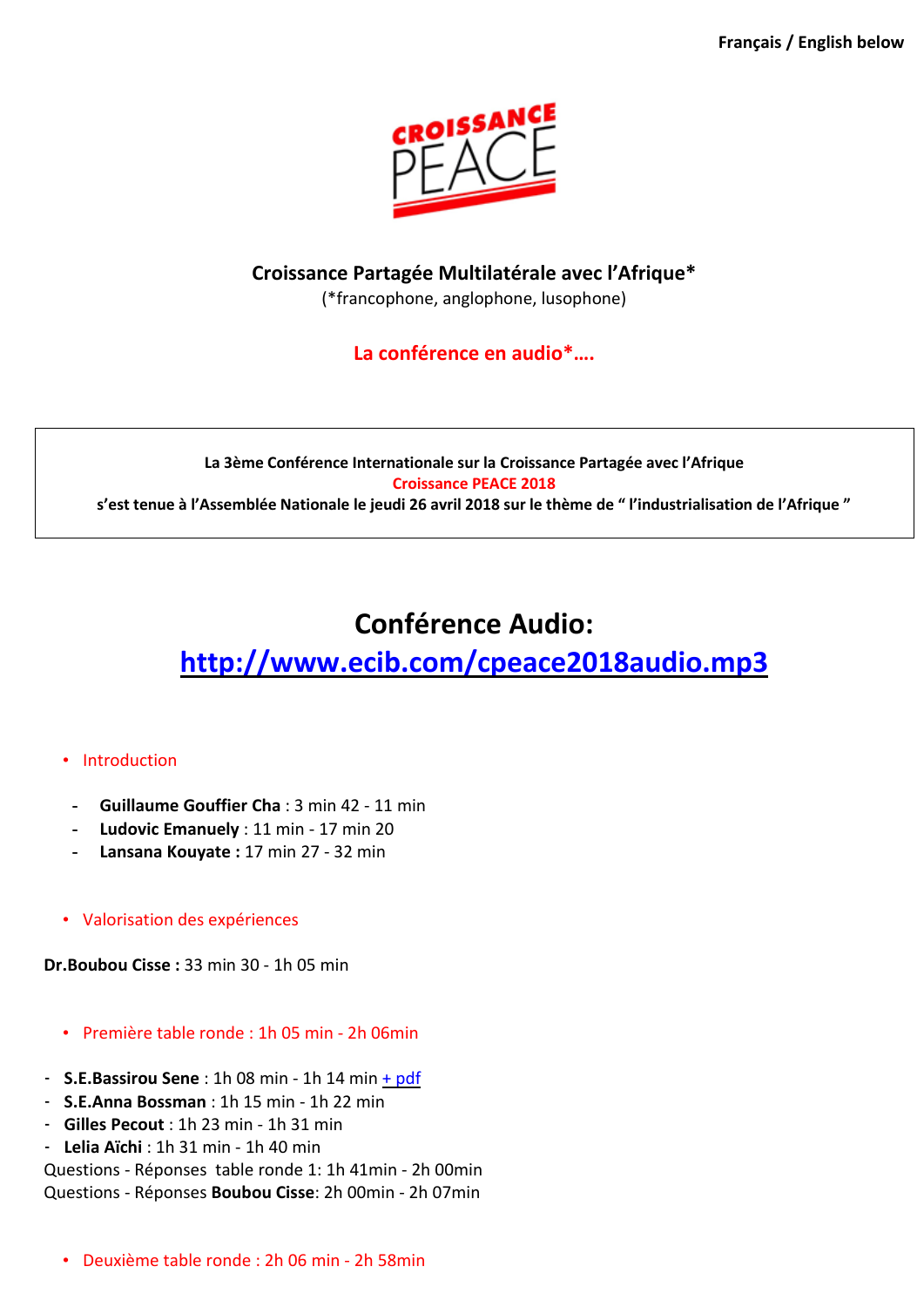- **Etienne Giros** : 2h 08 min 2h 16 min
- **Jean Pierre Loubinoux :** 2h 17 min 2h 22 min + [pdf](http://ludovic.indaba-china.com/loubinoux.pdf)
- **Francis Pont** : 2h 23 min 2h 32 min + [pdf](http://ludovic.indaba-china.com/Pont.pdf)
- **Dr. Linda Bouboutou Kabore :** 2h 32 min 2h 43 min

Questions- Réponses : 2h 44min - 2h 56min

Poème de **Jean Pierre Loubinoux** : 2h 56min - 2h 58min + [pdf](http://ludovic.indaba-china.com/loubinoux1.pdf)

### • Troisième table ronde : 2h 59min - 3h 57min

- **Sahi Alphonse Voho** : 3h 00min 3h 07min
- **Général Pascal Champion** : 3h 07min 3h 14min + [pdf](http://ludovic.indaba-china.com/Champion.pdf)
- **Severin Horvais** : 3h 14min 3h 19min + [pdf](http://ludovic.indaba-china.com/Horvais.pdf)
- **Claude Fisher Herzog** : 3h 19min 3h 29min
- **Maitre Aboulaye Tine** : 3h 29min 3h 38min

Questions- Réponses : 3h 38min - 3h 57min

### • 5 Porteurs de projets : 4h 00min - 4h 17min

- **- Jean-Marie Carrara** sur le covoiturage coordonné dynamique de porte-à-porte + [pdf](http://ludovic.indaba-china.com/Carrara.pdf)
- **- Moriba Ouendeno** sur les saveurs d'Afrique
- **- Andor Nyanfeiku** sur de les terres ghanéennes
- **- Alioune Boye** sur les élevages de canards
- **- Nazaré Vieira** sur la création d'industries de transformation pour la noix de cajou
	- **Remise des prix Croissance PEACE** : 4h 17min 4h 22min

• Conclusion : 4h 22min - **Ludovic Emanuely** : 4h 22min - 4h 24min **Dr. Boubou Cisse :** 4h 24min - 4h 26min **Guillaume Gouffier Cha** : 4h 26min - 4h 29min

\*Réalisé par Nancy Antsatiana Randriatseva, étudiante en relations internationales à ILERI.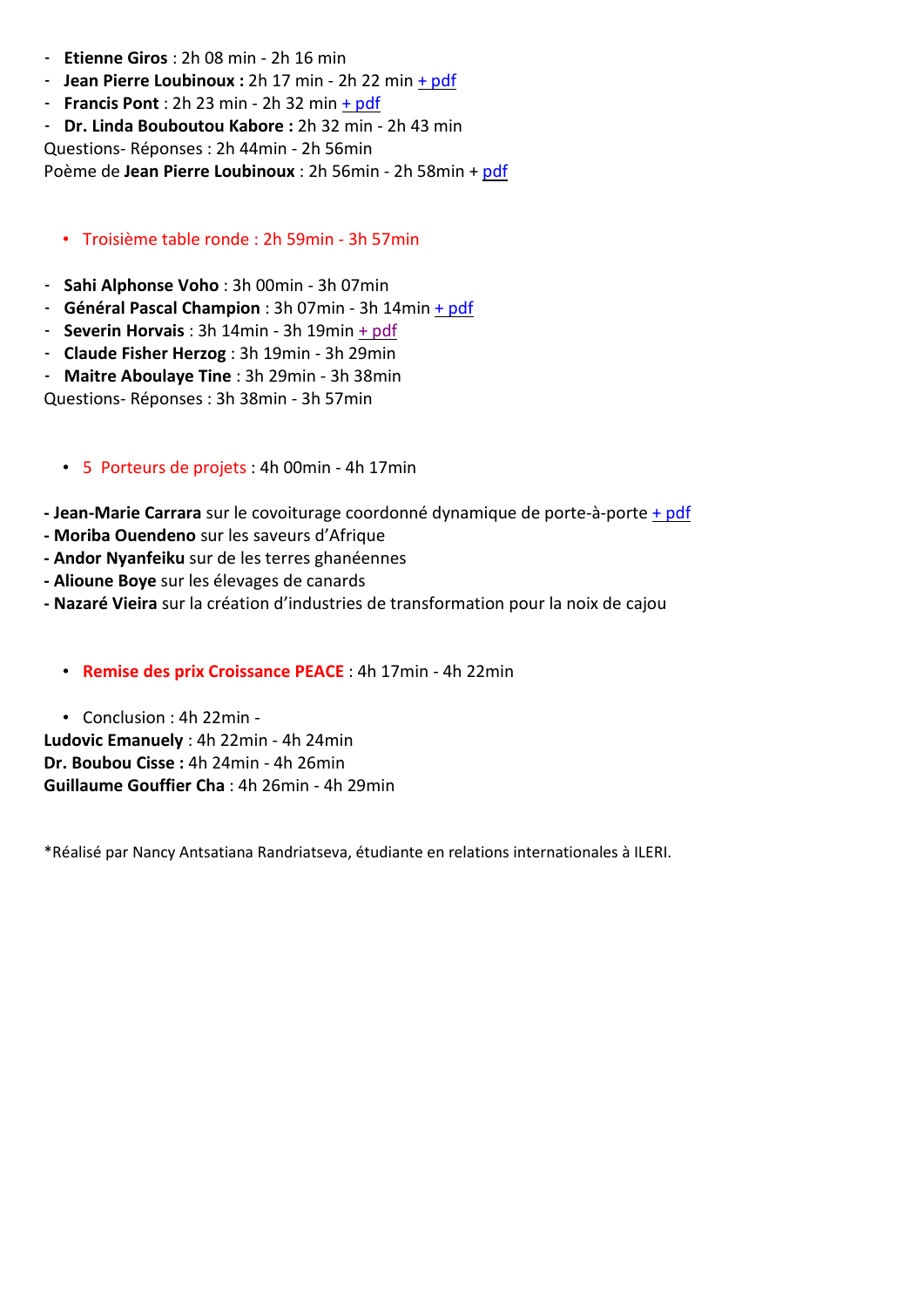**English** 



## **Multilateral Shared Growth with Africa \***

(\* French, English, Portuguese)

## **The conference in audio \* ....**

**The 3rd International Conference on Shared Growth with Africa**

### **Croissance PEACE 2018**

**held at the National Assembly on Thursday, April 26, 2018 on the theme of**

**"the industrialization of Africa"**

# **Audio Conference :**

## **<http://www.ecib.com/cpeace2018audio.mp3>**

### **• Introduction**

- **Guillaume Gouffier Cha**: 3 min 42 11 min
- **- Ludovic Emanuely:** 11 min 17 min 20
- **Lansana Kouyate:** 17 min 27 32 min

### **• Valorisation of the experiments**

**Dr.Boubou Cisse**: 33 min 30 - 1h 05 min

### **• First round table: 1h 05 min - 2h 06min**

- **- S.E.Bassirou Sene:** 1h 08 min 1h 14 min + [pdf](http://ludovic.indaba-china.com/Sene.pdf)
- **- S.E.Anna Bossman:** 1h 15 min 1h 22 min
- **- Gilles Pecout:** 1h 23 min 1h 31 min
- **- Lelia Aichi:** 1h 31 min 1h 40 min

Questions - Answers round table 1: 1h 41min - 2h 00min Questions - Answers **Boubou Cisse**: 2h 00min - 2h 07min